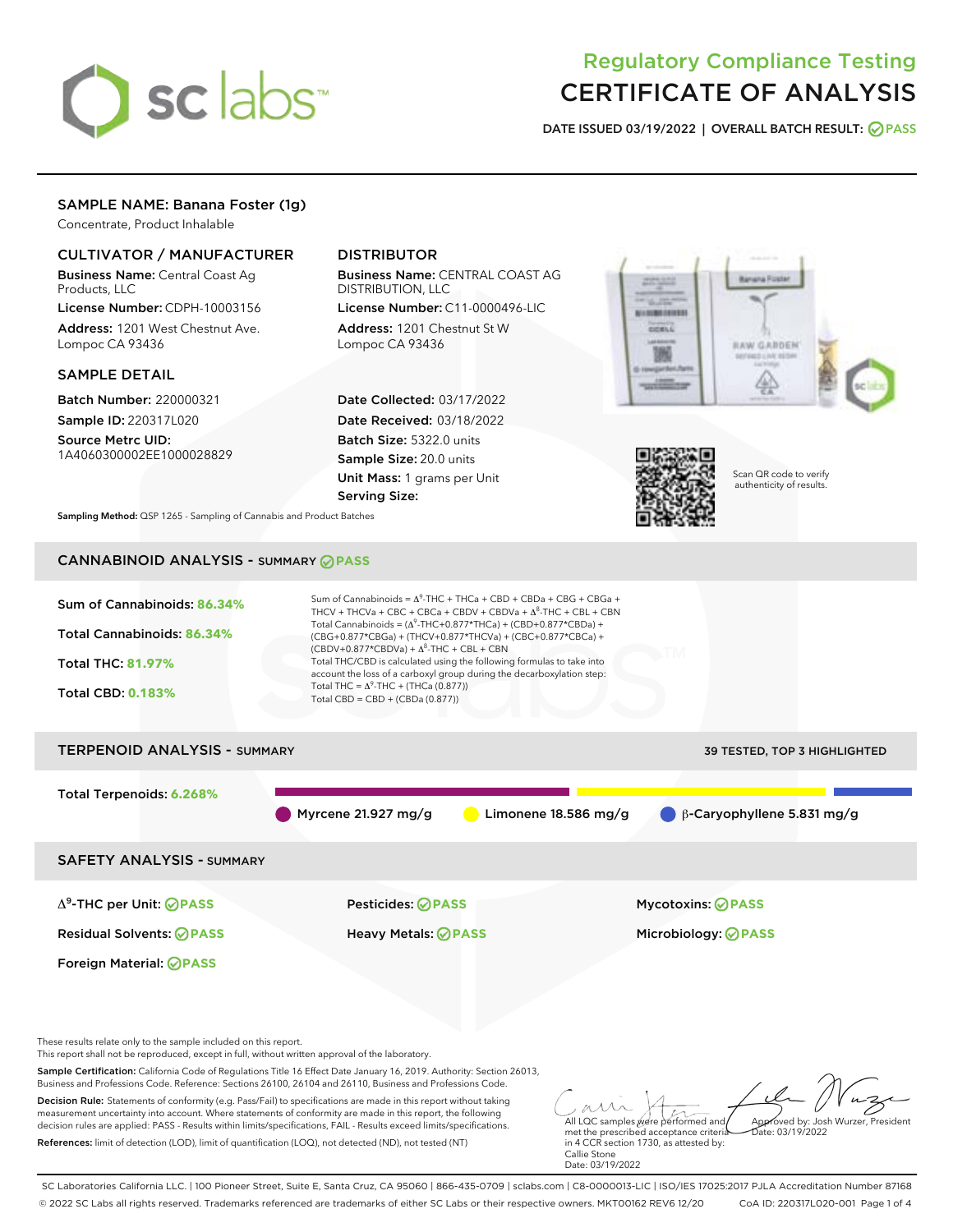



BANANA FOSTER (1G) | DATE ISSUED 03/19/2022 | OVERALL BATCH RESULT: 2 PASS

#### CANNABINOID TEST RESULTS - 03/18/2022 2 PASS

Tested by high-performance liquid chromatography with diode-array detection (HPLC-DAD). **Method:** QSP 1157 - Analysis of Cannabinoids by HPLC-DAD

#### TOTAL CANNABINOIDS: **86.34%**

Total Cannabinoids (Total THC) + (Total CBD) + (Total CBG) + (Total THCV) + (Total CBC) +  $(Total CBDV) +  $\Delta^8$ -THC + CBL + CBN$ 

TOTAL THC: **81.97%** Total THC (Δ<sup>9</sup> -THC+0.877\*THCa)

TOTAL CBD: **0.183%**

Total CBD (CBD+0.877\*CBDa)

TOTAL CBG: 2.009% Total CBG (CBG+0.877\*CBGa)

TOTAL THCV: 2.01% Total THCV (THCV+0.877\*THCVa)

TOTAL CBC: ND Total CBC (CBC+0.877\*CBCa)

TOTAL CBDV: ND Total CBDV (CBDV+0.877\*CBDVa)

| <b>COMPOUND</b>  | LOD/LOQ<br>(mg/g)          | <b>MEASUREMENT</b><br><b>UNCERTAINTY</b><br>(mg/g) | <b>RESULT</b><br>(mg/g) | <b>RESULT</b><br>(%) |
|------------------|----------------------------|----------------------------------------------------|-------------------------|----------------------|
| $\Lambda^9$ -THC | 0.06 / 0.26                | ±21.968                                            | 819.70                  | 81.970               |
| <b>THCV</b>      | 0.1 / 0.2                  | ±0.78                                              | 20.1                    | 2.01                 |
| <b>CBG</b>       | 0.06/0.19                  | ±0.617                                             | 20.09                   | 2.009                |
| <b>CBD</b>       | 0.07/0.29                  | ±0.066                                             | 1.83                    | 0.183                |
| <b>CBN</b>       | 0.1/0.3                    | ±0.09                                              | 1.7                     | 0.17                 |
| $\Delta^8$ -THC  | 0.1/0.4                    | N/A                                                | <b>ND</b>               | <b>ND</b>            |
| <b>THCa</b>      | 0.05/0.14                  | N/A                                                | <b>ND</b>               | <b>ND</b>            |
| <b>THCVa</b>     | 0.07 / 0.20                | N/A                                                | <b>ND</b>               | <b>ND</b>            |
| <b>CBDa</b>      | 0.02/0.19                  | N/A                                                | <b>ND</b>               | <b>ND</b>            |
| <b>CBDV</b>      | 0.04 / 0.15                | N/A                                                | <b>ND</b>               | <b>ND</b>            |
| <b>CBDVa</b>     | 0.03/0.53                  | N/A                                                | <b>ND</b>               | <b>ND</b>            |
| <b>CBGa</b>      | 0.1 / 0.2                  | N/A                                                | <b>ND</b>               | <b>ND</b>            |
| <b>CBL</b>       | 0.06 / 0.24                | N/A                                                | <b>ND</b>               | <b>ND</b>            |
| <b>CBC</b>       | 0.2 / 0.5                  | N/A                                                | <b>ND</b>               | <b>ND</b>            |
| <b>CBCa</b>      | 0.07 / 0.28                | N/A                                                | <b>ND</b>               | <b>ND</b>            |
|                  | <b>SUM OF CANNABINOIDS</b> |                                                    | 863.4 mg/g              | 86.34%               |

#### **UNIT MASS: 1 grams per Unit**

| $\Delta^9$ -THC per Unit               | 1100 per-package limit | 819.70 mg/unit | <b>PASS</b> |
|----------------------------------------|------------------------|----------------|-------------|
| <b>Total THC per Unit</b>              |                        | 819.70 mg/unit |             |
| <b>CBD per Unit</b>                    |                        | $1.83$ mg/unit |             |
| <b>Total CBD per Unit</b>              |                        | $1.83$ mg/unit |             |
| <b>Sum of Cannabinoids</b><br>per Unit |                        | 863.4 mg/unit  |             |
| <b>Total Cannabinoids</b><br>per Unit  |                        | 863.4 mg/unit  |             |

| <b>COMPOUND</b>         | LOD/LOQ<br>(mg/g) | <b>MEASUREMENT</b><br><b>UNCERTAINTY</b><br>(mg/g) | <b>RESULT</b><br>(mg/g)                         | <b>RESULT</b><br>(%) |
|-------------------------|-------------------|----------------------------------------------------|-------------------------------------------------|----------------------|
| <b>Myrcene</b>          | 0.008 / 0.025     | ±0.2193                                            | 21.927                                          | 2.1927               |
| Limonene                | 0.005 / 0.016     | ±0.2063                                            | 18.586                                          | 1.8586               |
| β-Caryophyllene         | 0.004 / 0.012     | ±0.1615                                            | 5.831                                           | 0.5831               |
| β-Pinene                | 0.004 / 0.014     | ±0.0283                                            | 3.181                                           | 0.3181               |
| $\alpha$ -Pinene        | 0.005 / 0.017     | ±0.0202                                            | 3.021                                           | 0.3021               |
| β-Ocimene               | 0.006 / 0.020     | ±0.0715                                            | 2.861                                           | 0.2861               |
| Linalool                | 0.009 / 0.032     | ±0.0651                                            | 2.199                                           | 0.2199               |
| $\alpha$ -Humulene      | 0.009 / 0.029     | ±0.0353                                            | 1.412                                           | 0.1412               |
| Fenchol                 | 0.010 / 0.034     | ±0.0255                                            | 0.846                                           | 0.0846               |
| trans-β-Farnesene       | 0.008 / 0.025     | ±0.0213                                            | 0.770                                           | 0.0770               |
| Terpinolene             | 0.008 / 0.026     | ±0.0100                                            | 0.628                                           | 0.0628               |
| Terpineol               | 0.009 / 0.031     | ±0.0221                                            | 0.463                                           | 0.0463               |
| Camphene                | 0.005 / 0.015     | ±0.0031                                            | 0.346                                           | 0.0346               |
| <b>Borneol</b>          | 0.005 / 0.016     | ±0.0045                                            | 0.139                                           | 0.0139               |
| $\alpha$ -Bisabolol     | 0.008 / 0.026     | ±0.0036                                            | 0.087                                           | 0.0087               |
| $\alpha$ -Cedrene       | 0.005 / 0.016     | ±0.0019                                            | 0.083                                           | 0.0083               |
| Nerolidol               | 0.006 / 0.019     | ±0.0032                                            | 0.066                                           | 0.0066               |
| Fenchone                | 0.009 / 0.028     | ±0.0013                                            | 0.059                                           | 0.0059               |
| Caryophyllene<br>Oxide  | 0.010 / 0.033     | ±0.0018                                            | 0.051                                           | 0.0051               |
| Valencene               | 0.009 / 0.030     | ±0.0020                                            | 0.037                                           | 0.0037               |
| $\gamma$ -Terpinene     | 0.006 / 0.018     | ±0.0004                                            | 0.031                                           | 0.0031               |
| $\alpha$ -Terpinene     | 0.005 / 0.017     | ±0.0003                                            | 0.024                                           | 0.0024               |
| $\alpha$ -Phellandrene  | 0.006 / 0.020     | ±0.0002                                            | 0.022                                           | 0.0022               |
| Geraniol                | 0.002 / 0.007     | ±0.0003                                            | 0.010                                           | 0.0010               |
| $\Delta^3$ -Carene      | 0.005 / 0.018     | N/A                                                | <loq< th=""><th><loq< th=""></loq<></th></loq<> | <loq< th=""></loq<>  |
| p-Cymene                | 0.005 / 0.016     | N/A                                                | <loq< th=""><th><loq< th=""></loq<></th></loq<> | <loq< th=""></loq<>  |
| Eucalyptol              | 0.006 / 0.018     | N/A                                                | <loq< th=""><th><loq< th=""></loq<></th></loq<> | <loq< th=""></loq<>  |
| Sabinene Hydrate        | 0.006 / 0.022     | N/A                                                | <loq< th=""><th><loq< th=""></loq<></th></loq<> | <loq< th=""></loq<>  |
| Nerol                   | 0.003 / 0.011     | N/A                                                | <loq< th=""><th><loq< th=""></loq<></th></loq<> | <loq< th=""></loq<>  |
| Citronellol             | 0.003 / 0.010     | N/A                                                | $\leq$ 00                                       | $\sim$ 0.0           |
| Sabinene                | 0.004 / 0.014     | N/A                                                | ND                                              | ND                   |
| Isopulegol              | 0.005 / 0.016     | N/A                                                | <b>ND</b>                                       | ND                   |
| Camphor                 | 0.006 / 0.019     | N/A                                                | ND                                              | ND                   |
| Isoborneol              | 0.004 / 0.012     | N/A                                                | ND                                              | ND                   |
| Menthol                 | 0.008 / 0.025     | N/A                                                | ND                                              | <b>ND</b>            |
| Pulegone                | 0.003 / 0.011     | N/A                                                | ND                                              | ND                   |
| <b>Geranyl Acetate</b>  | 0.004 / 0.014     | N/A                                                | ND                                              | ND                   |
| Guaiol                  | 0.009 / 0.030     | N/A                                                | ND                                              | ND                   |
| Cedrol                  | 0.008 / 0.027     | N/A                                                | <b>ND</b>                                       | ND                   |
| <b>TOTAL TERPENOIDS</b> |                   |                                                    | 62.680 mg/g                                     | 6.268%               |

SC Laboratories California LLC. | 100 Pioneer Street, Suite E, Santa Cruz, CA 95060 | 866-435-0709 | sclabs.com | C8-0000013-LIC | ISO/IES 17025:2017 PJLA Accreditation Number 87168 © 2022 SC Labs all rights reserved. Trademarks referenced are trademarks of either SC Labs or their respective owners. MKT00162 REV6 12/20 CoA ID: 220317L020-001 Page 2 of 4

#### TERPENOID TEST RESULTS - 03/19/2022

Terpene analysis utilizing gas chromatography-flame ionization detection (GC-FID). **Method:** QSP 1192 - Analysis of Terpenoids by GC-FID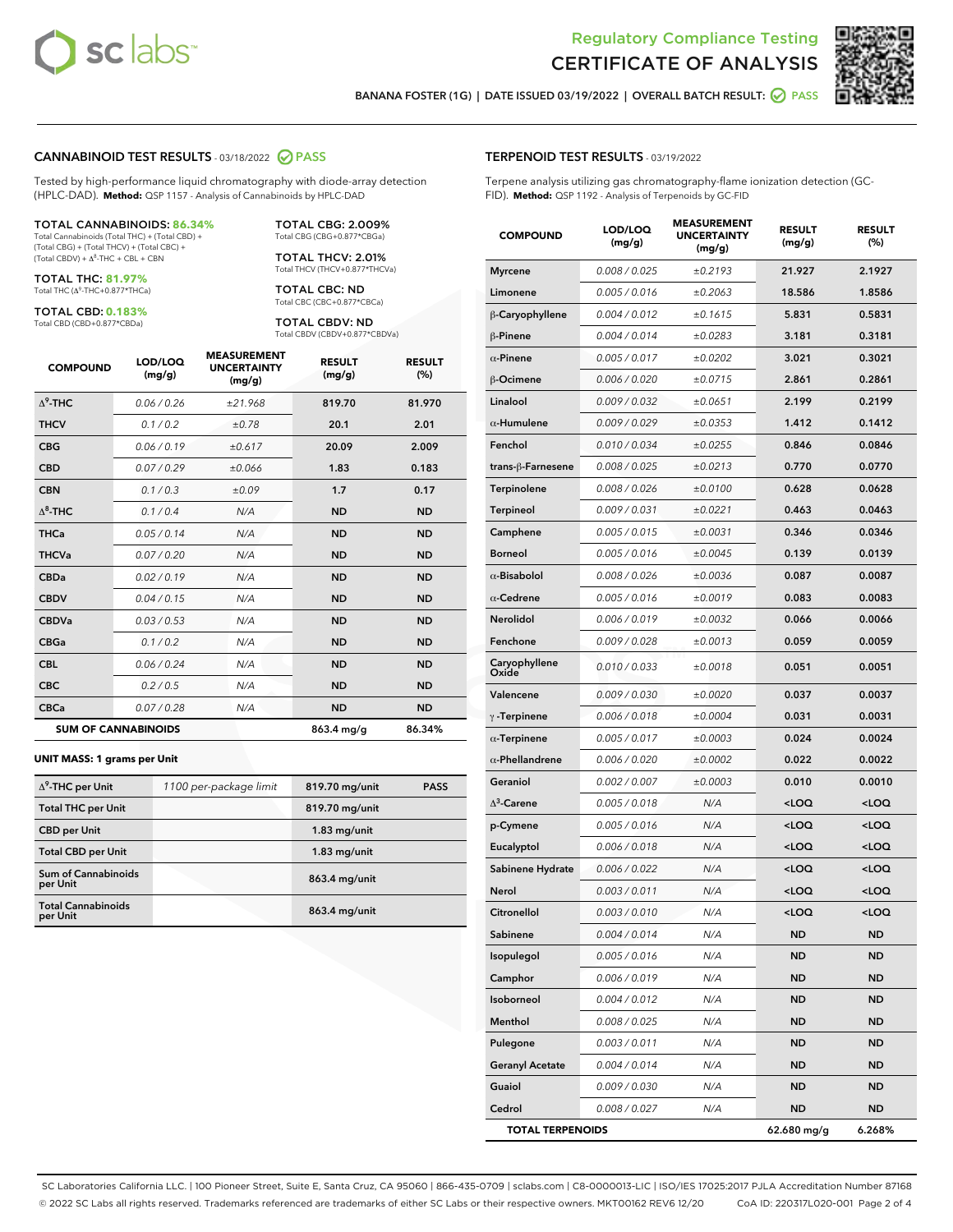



BANANA FOSTER (1G) | DATE ISSUED 03/19/2022 | OVERALL BATCH RESULT: 0 PASS

# CATEGORY 1 PESTICIDE TEST RESULTS - 03/19/2022 2 PASS

Pesticide and plant growth regulator analysis utilizing high-performance liquid chromatography-mass spectrometry (HPLC-MS) or gas chromatography-mass spectrometry (GC-MS). \*GC-MS utilized where indicated. **Method:** QSP 1212 - Analysis of Pesticides and Mycotoxins by LC-MS or QSP 1213 - Analysis of Pesticides by GC-MS

| <b>COMPOUND</b>             | LOD/LOQ<br>$(\mu g/g)$ | <b>ACTION</b><br>LIMIT<br>$(\mu g/g)$ | <b>MEASUREMENT</b><br><b>UNCERTAINTY</b><br>$(\mu g/g)$ | <b>RESULT</b><br>$(\mu g/g)$ | <b>RESULT</b> |
|-----------------------------|------------------------|---------------------------------------|---------------------------------------------------------|------------------------------|---------------|
| Aldicarb                    | 0.03 / 0.08            | $\ge$ LOD                             | N/A                                                     | <b>ND</b>                    | <b>PASS</b>   |
| Carbofuran                  | 0.02 / 0.05            | $\ge$ LOD                             | N/A                                                     | <b>ND</b>                    | <b>PASS</b>   |
| Chlordane*                  | 0.03 / 0.08            | $\ge$ LOD                             | N/A                                                     | <b>ND</b>                    | <b>PASS</b>   |
| Chlorfenapyr*               | 0.03/0.10              | $\ge$ LOD                             | N/A                                                     | <b>ND</b>                    | <b>PASS</b>   |
| Chlorpyrifos                | 0.02 / 0.06            | $\ge$ LOD                             | N/A                                                     | <b>ND</b>                    | <b>PASS</b>   |
| Coumaphos                   | 0.02 / 0.07            | $>$ LOD                               | N/A                                                     | <b>ND</b>                    | <b>PASS</b>   |
| Daminozide                  | 0.02 / 0.07            | $\ge$ LOD                             | N/A                                                     | <b>ND</b>                    | <b>PASS</b>   |
| <b>Dichlorvos</b><br>(DDVP) | 0.03/0.09              | $\ge$ LOD                             | N/A                                                     | <b>ND</b>                    | <b>PASS</b>   |
| Dimethoate                  | 0.03/0.08              | $>$ LOD                               | N/A                                                     | <b>ND</b>                    | <b>PASS</b>   |
| Ethoprophos                 | 0.03/0.10              | $\ge$ LOD                             | N/A                                                     | <b>ND</b>                    | <b>PASS</b>   |
| Etofenprox                  | 0.02 / 0.06            | $>$ LOD                               | N/A                                                     | <b>ND</b>                    | <b>PASS</b>   |
| Fenoxycarb                  | 0.03/0.08              | $\ge$ LOD                             | N/A                                                     | <b>ND</b>                    | <b>PASS</b>   |
| Fipronil                    | 0.03/0.08              | $\ge$ LOD                             | N/A                                                     | <b>ND</b>                    | <b>PASS</b>   |
| Imazalil                    | 0.02 / 0.06            | $>$ LOD                               | N/A                                                     | <b>ND</b>                    | <b>PASS</b>   |
| <b>Methiocarb</b>           | 0.02 / 0.07            | $>$ LOD                               | N/A                                                     | <b>ND</b>                    | <b>PASS</b>   |
| Parathion-methyl            | 0.03/0.10              | $\ge$ LOD                             | N/A                                                     | <b>ND</b>                    | <b>PASS</b>   |
| <b>Mevinphos</b>            | 0.03/0.09              | $\ge$ LOD                             | N/A                                                     | <b>ND</b>                    | <b>PASS</b>   |
| Paclobutrazol               | 0.02 / 0.05            | $\geq$ LOD                            | N/A                                                     | <b>ND</b>                    | <b>PASS</b>   |
| Propoxur                    | 0.03/0.09              | $\ge$ LOD                             | N/A                                                     | <b>ND</b>                    | <b>PASS</b>   |
| Spiroxamine                 | 0.03 / 0.08            | $\ge$ LOD                             | N/A                                                     | <b>ND</b>                    | <b>PASS</b>   |
| Thiacloprid                 | 0.03/0.10              | $\geq$ LOD                            | N/A                                                     | <b>ND</b>                    | <b>PASS</b>   |

## CATEGORY 2 PESTICIDE TEST RESULTS - 03/19/2022 @ PASS

| <b>COMPOUND</b>          | LOD/LOO<br>$(\mu g/g)$ | <b>ACTION</b><br><b>LIMIT</b><br>$(\mu g/g)$ | <b>MEASUREMENT</b><br><b>UNCERTAINTY</b><br>$(\mu g/g)$ | <b>RESULT</b><br>$(\mu g/g)$ | <b>RESULT</b> |  |
|--------------------------|------------------------|----------------------------------------------|---------------------------------------------------------|------------------------------|---------------|--|
| Abamectin                | 0.03/0.10              | 0.1                                          | N/A                                                     | <b>ND</b>                    | <b>PASS</b>   |  |
| Acephate                 | 0.02/0.07              | 0.1                                          | N/A                                                     | <b>ND</b>                    | <b>PASS</b>   |  |
| Acequinocyl              | 0.02/0.07              | 0.1                                          | N/A                                                     | <b>ND</b>                    | <b>PASS</b>   |  |
| Acetamiprid              | 0.02/0.05              | 0.1                                          | N/A                                                     | <b>ND</b>                    | <b>PASS</b>   |  |
| Azoxystrobin             | 0.02/0.07              | 0.1                                          | N/A                                                     | <b>ND</b>                    | <b>PASS</b>   |  |
| <b>Bifenazate</b>        | 0.01/0.04              | 0.1                                          | N/A                                                     | <b>ND</b>                    | <b>PASS</b>   |  |
| <b>Bifenthrin</b>        | 0.02 / 0.05            | 3                                            | N/A                                                     | <b>ND</b>                    | <b>PASS</b>   |  |
| <b>Boscalid</b>          | 0.03/0.09              | 0.1                                          | N/A                                                     | <b>ND</b>                    | <b>PASS</b>   |  |
| Captan                   | 0.19/0.57              | 0.7                                          | N/A                                                     | <b>ND</b>                    | <b>PASS</b>   |  |
| Carbaryl                 | 0.02/0.06              | 0.5                                          | N/A                                                     | <b>ND</b>                    | <b>PASS</b>   |  |
| Chlorantranilip-<br>role | 0.04/0.12              | 10                                           | N/A                                                     | <b>ND</b>                    | <b>PASS</b>   |  |
| Clofentezine             | 0.03/0.09              | 0 <sub>1</sub>                               | N/A                                                     | <b>ND</b>                    | <b>PASS</b>   |  |

#### CATEGORY 2 PESTICIDE TEST RESULTS - 03/19/2022 continued

| <b>COMPOUND</b>               | LOD/LOQ<br>(µg/g) | <b>ACTION</b><br><b>LIMIT</b><br>(µg/g) | <b>MEASUREMENT</b><br><b>UNCERTAINTY</b><br>$(\mu g/g)$ | <b>RESULT</b><br>(µg/g) | <b>RESULT</b> |
|-------------------------------|-------------------|-----------------------------------------|---------------------------------------------------------|-------------------------|---------------|
| Cyfluthrin                    | 0.12 / 0.38       | 2                                       | N/A                                                     | <b>ND</b>               | <b>PASS</b>   |
| Cypermethrin                  | 0.11 / 0.32       | $\mathbf{1}$                            | N/A                                                     | <b>ND</b>               | <b>PASS</b>   |
| <b>Diazinon</b>               | 0.02 / 0.05       | 0.1                                     | N/A                                                     | <b>ND</b>               | <b>PASS</b>   |
| Dimethomorph                  | 0.03 / 0.09       | 2                                       | N/A                                                     | <b>ND</b>               | <b>PASS</b>   |
| Etoxazole                     | 0.02 / 0.06       | 0.1                                     | N/A                                                     | ND                      | <b>PASS</b>   |
| Fenhexamid                    | 0.03 / 0.09       | 0.1                                     | N/A                                                     | <b>ND</b>               | <b>PASS</b>   |
| Fenpyroximate                 | 0.02 / 0.06       | 0.1                                     | N/A                                                     | <b>ND</b>               | <b>PASS</b>   |
| Flonicamid                    | 0.03 / 0.10       | 0.1                                     | N/A                                                     | <b>ND</b>               | <b>PASS</b>   |
| Fludioxonil                   | 0.03 / 0.10       | 0.1                                     | N/A                                                     | <b>ND</b>               | <b>PASS</b>   |
| Hexythiazox                   | 0.02 / 0.07       | 0.1                                     | N/A                                                     | <b>ND</b>               | <b>PASS</b>   |
| Imidacloprid                  | 0.04 / 0.11       | 5                                       | N/A                                                     | <b>ND</b>               | <b>PASS</b>   |
| Kresoxim-methyl               | 0.02 / 0.07       | 0.1                                     | N/A                                                     | ND                      | <b>PASS</b>   |
| <b>Malathion</b>              | 0.03 / 0.09       | 0.5                                     | N/A                                                     | <b>ND</b>               | <b>PASS</b>   |
| Metalaxyl                     | 0.02 / 0.07       | 2                                       | N/A                                                     | <b>ND</b>               | <b>PASS</b>   |
| Methomyl                      | 0.03 / 0.10       | $\mathbf{1}$                            | N/A                                                     | <b>ND</b>               | <b>PASS</b>   |
| Myclobutanil                  | 0.03 / 0.09       | 0.1                                     | N/A                                                     | <b>ND</b>               | <b>PASS</b>   |
| <b>Naled</b>                  | 0.02 / 0.07       | 0.1                                     | N/A                                                     | <b>ND</b>               | <b>PASS</b>   |
| Oxamyl                        | 0.04 / 0.11       | 0.5                                     | N/A                                                     | ND                      | <b>PASS</b>   |
| Pentachloronitro-<br>benzene* | 0.03 / 0.09       | 0.1                                     | N/A                                                     | <b>ND</b>               | <b>PASS</b>   |
| Permethrin                    | 0.04/0.12         | 0.5                                     | N/A                                                     | <b>ND</b>               | <b>PASS</b>   |
| Phosmet                       | 0.03 / 0.10       | 0.1                                     | N/A                                                     | <b>ND</b>               | <b>PASS</b>   |
| Piperonyl<br><b>Butoxide</b>  | 0.02 / 0.07       | 3                                       | N/A                                                     | <b>ND</b>               | <b>PASS</b>   |
| Prallethrin                   | 0.03 / 0.08       | 0.1                                     | N/A                                                     | <b>ND</b>               | <b>PASS</b>   |
| Propiconazole                 | 0.02 / 0.07       | 0.1                                     | N/A                                                     | <b>ND</b>               | <b>PASS</b>   |
| Pyrethrins                    | 0.04 / 0.12       | 0.5                                     | N/A                                                     | <b>ND</b>               | <b>PASS</b>   |
| Pyridaben                     | 0.02 / 0.07       | 0.1                                     | N/A                                                     | <b>ND</b>               | PASS          |
| Spinetoram                    | 0.02 / 0.07       | 0.1                                     | N/A                                                     | ND                      | <b>PASS</b>   |
| Spinosad                      | 0.02 / 0.07       | 0.1                                     | N/A                                                     | <b>ND</b>               | <b>PASS</b>   |
| Spiromesifen                  | 0.02 / 0.05       | 0.1                                     | N/A                                                     | <b>ND</b>               | <b>PASS</b>   |
| Spirotetramat                 | 0.02 / 0.06       | 0.1                                     | N/A                                                     | ND                      | PASS          |
| Tebuconazole                  | 0.02 / 0.07       | 0.1                                     | N/A                                                     | <b>ND</b>               | <b>PASS</b>   |
| Thiamethoxam                  | 0.03 / 0.10       | 5                                       | N/A                                                     | ND                      | <b>PASS</b>   |
| Trifloxystrobin               | 0.03 / 0.08       | 0.1                                     | N/A                                                     | <b>ND</b>               | <b>PASS</b>   |

SC Laboratories California LLC. | 100 Pioneer Street, Suite E, Santa Cruz, CA 95060 | 866-435-0709 | sclabs.com | C8-0000013-LIC | ISO/IES 17025:2017 PJLA Accreditation Number 87168 © 2022 SC Labs all rights reserved. Trademarks referenced are trademarks of either SC Labs or their respective owners. MKT00162 REV6 12/20 CoA ID: 220317L020-001 Page 3 of 4